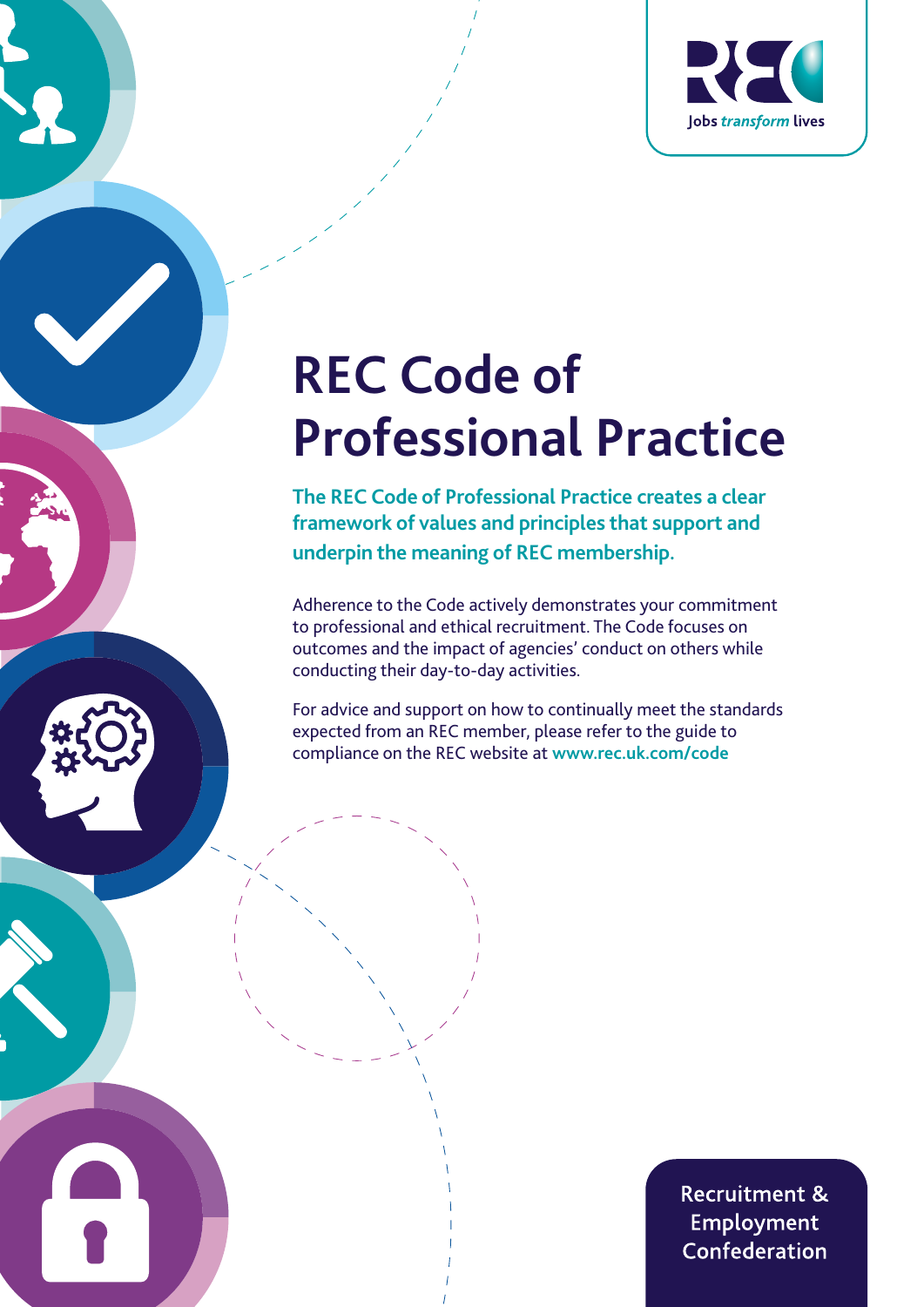# **General Principles**

Members will observe the highest principles of ethics, equity, integrity, professional conduct and fair practice in dealing with others and will conduct their business in a manner designed to enhance the operation, image and reputation of the recruitment industry and REC members. The REC will offer guidance, legal advice and training to members to help achieve these standards.

Ethical conduct is not simply compliance with legal requirements, but extends to honesty, respect for and equitable treatment of others, integrity and social responsibility. It is conduct that holds up to disclosure and to public scrutiny. Members and their staff will act towards other members and non-members, candidates,

clients and others at all times in good faith. Members should actively seek to support and uphold the mission and values of the REC.

The REC has an important role to play in continuously improving standards within the recruitment industry. This Code is binding on all corporate members of the REC and their subsidiary/associate companies. Where a member operates in a sector or sectors covered by one or more of the REC's industry sector codes of practice, the requirements of the applicable code or codes are also binding. Complaints against REC members from candidates, clients or others can be investigated under the REC complaints and disciplinary procedure.



**PRINCIPLE 1 Respect for Laws**

Members and their staff must comply with all relevant legislation, statutory and non-statutory requirements and official guidance, and any future amendments to such requirements during the course of providing their services to others.



#### **PRINCIPLE 2 Respect for honesty and transparency**

- **a** Members will act honestly in all dealings with work-seekers, clients, members, non-members and others.
- **b** In the course of representing a work-seeker or client, a member shall not knowingly make a false or inaccurate statement, fail to disclose a material fact, or make a representation as to future matters without having reasonable grounds for making it.
- **c** Members must adhere to principles of truth in advertising and will only advertise positions, through any medium, for which they have documented permission to recruit.
- **d** All fees, charges and services provided must be explicitly and fully disclosed to clients prior to the acceptance of an assignment or prior to any work being undertaken for a client.
- **e** Members should document all key stages of the recruitment process in line with relevant legislation and good practice guidance.



#### **PRINCIPLE 3 Respect for work relationships**

- **a** Members will not undertake actions that may unfairly or unlawfully jeopardise a work seeker's employment.
- **b** Members will not undertake actions that may unfairly or unlawfully interfere in work relationships established by others.
- **c** Members will not attempt unfairly or unlawfully to prevent a work seeker from seeking work from other sources.
- **d** Members will in their dealings with all other REC Members and non-members treat them with respect and aim to work in a fair and open competitive environment.



#### **PRINCIPLE 4 Respect for diversity**

- **a** Members should adhere to the spirit of all applicable human rights, employment laws and regulations and will treat work seekers, clients and others without prejudice or unjustified discrimination. Members should not act on an instruction from a client that is discriminatory and should, wherever possible, provide guidance to clients in respect of good diversity practice.
- **b** Members and their staff will treat all work seekers and clients with dignity and respect and aim to provide equity of employment opportunities based on objective business related criteria.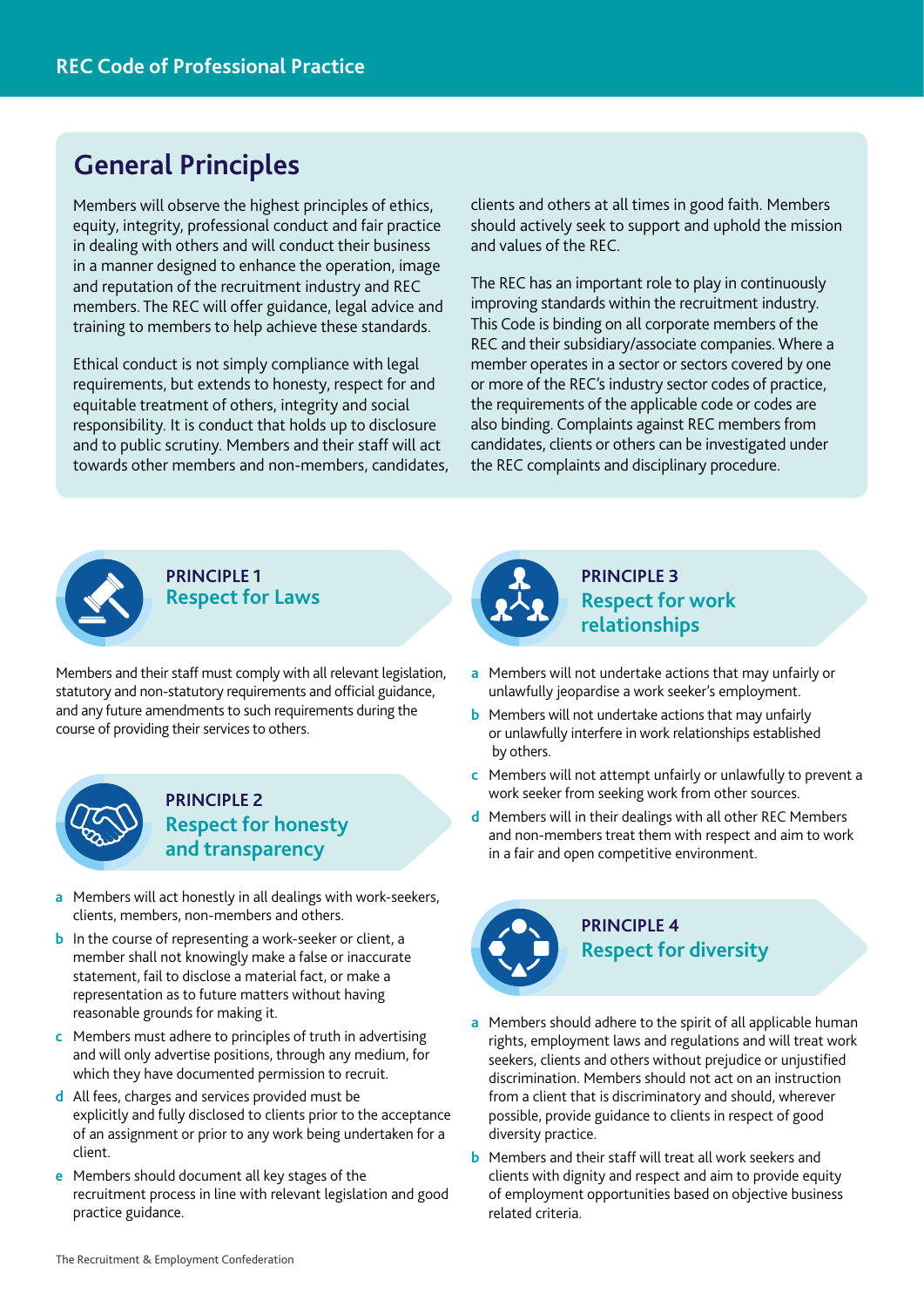**c** Members should establish working practices that safeguard against unlawful or unethical discrimination in the operation of their business.



## **PRINCIPLE 5 Respect for safety**

- **a** Members will act diligently in assessing risks to work seekers and clients and will not knowingly put at risk candidates, clients or others.
- **b** Members will inform work seekers whenever they have reason to believe that an engagement may cause a risk to health and safety.



#### **PRINCIPLE 6 Respect for professional knowledge**

- **a** Members will work diligently to develop and maintain a satisfactory level of relevant and current professional knowledge.
- **b** Members will ensure that their staff are adequately trained and skilled to undertake their responsibilities in recruitment practice.

| ý |
|---|
|   |
|   |

#### **PRINCIPLE 7 Respect for certainty of engagement**

- **a** Members must supply work seekers with full details of the work, conditions of employment, the nature of the work to be undertaken, rates of pay, method and frequency of payment and pay arrangements in accordance with requirements of current legislation.
- **b** Members will ensure that any variation to the engagement can only occur with prior notification and agreement of the worker.



**PRINCIPLE 8 Respect for prompt and accurate payment**

**a** Members will pay promptly and accurately any wages and benefits due in accordance with any agreed terms and legal requirements.

- **b** Members should not penalise temporary/contract workers, for example for having been late or failed to attend part or all of an assignment or for poor performance, by making deductions from pay due for time that they have actually worked.
- **c** Members will not take on assignments that could result in their inability to pay temporary/contract workers.



#### **PRINCIPLE 9 Respect for ethical international recruitment**

- **a** Members must supply all overseas work seekers with the same level of information as set out and implied in Principle 7. In addition, information provided should include details of the likely cost of living in the area the prospective hirer is situated, the likely length of the job in question and the state of the employment market in the field they are being recruited into. All information must be provided at no cost to the work seeker.
- **b** Members must ensure that in relation to overseas recruitment, they abide by all relevant legislation and Home Office guidelines and provide all relevant and applicable information to work seekers, clients and others.
- **c** Members recruiting from outside the UK must not use overseas agents who charge for their services, unless that is the legal and normal custom and practice sanctioned by the government of the country of origin. In addition, members must make all reasonable efforts to ascertain such information about any agents used and should be able to demonstrate that they have done so.
- **d** Members should observe the highest principles of social responsibility, integrity, professionalism, equity and fair practice in their dealings with all overseas work seekers.



# **PRINCIPLE 10 Respect for confidentiality and privacy**

- **a** Members must observe the highest principles of integrity, professionalism, equity and fair practice to maintain the confidentiality and privacy of candidate and client information and should respect the confidentiality of records in accordance with law and good business practice.
- **b** Members and their staff must ensure that they have obtained consent or that they have another legal basis which they can rely on (such consent or legal basis to be documented) before disclosing, transferring, displaying, submitting or seeking confidential or personal information.



**REC Compliance Team info@rec.uk.com**